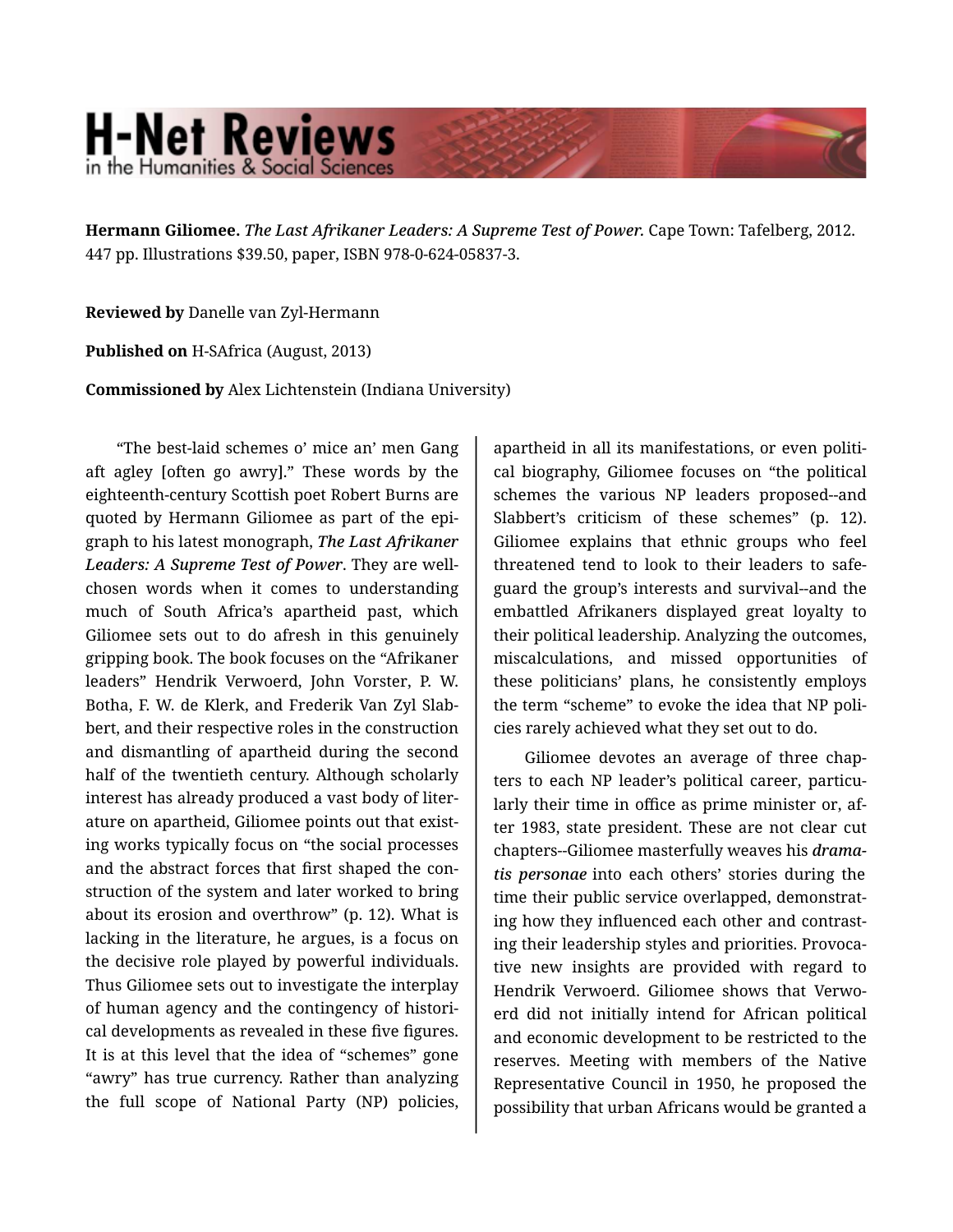form of self-rule and be trained to perform whitecollar jobs in the townships. Understandably, the NRC rejected the scheme, demanding instead di‐ rect representation at all levels of government along with whites. Verwoerd reacted by disband‐ ing the Council and abandoning the proposal. Ac‐ cording to Giliomee, Verwoerd's proposition to the NRC was "a fateful turning point" (p. 55), the sig‐ nificance of which has been overlooked by histori‐ ans. Had the NRC entered into discussion with Verwoerd, it could have meant the development of a new field of black politics and administrative capabilities--"something that the country would sorely lack when whites handed over power in 1994" (p. 55).

This forms part of another insight concerning Verwoerd: Giliomee takes issue with the portrayal of the "father of apartheid" as dogmatic, inflexi‐ ble, and "so obsessed with the principles of his racial policy that he was unable to change course' (p. 417). Rather, Giliomee demonstrates, Verwoerd did not hesitate to change his mind if he consid‐ ered doing so expedient to the situation at hand. In 1951, for instance, he still rejected dividing South Africa into a series of states and advocated self-government for Africans in their "own areas." But in 1959, he abruptly changed his mind and made the vision of independent African states NP policy without consulting his party. Giliomee won‐ ders provocatively, might Verwoerd have changed course again in the late1960s, had he not been as‐ sassinated?

Despite its obvious failings, the homelands policy continued to enjoy the commitment of NP leaders long after Verwoerd's death. John Vorster's version of the scheme envisioned a con‐ federation of self-governing black and white units, while P. W. Botha advocated a confedera‐ tion of Southern African States. Giliomee explains the persistent failure of such plans in terms of these leaders' continued insistence on racially segregated structures as the basis for their al‐ liances with black leaders. While Vorster was re‐

sponsible for canceling the South African citizen‐ ship of Africans whose homelands had accepted nominal independence, Giliomee shows that the statesman was for the most part distracted by dis‐ unity within his party or preoccupied by foreign policy issues. Giliomee discusses Vorster's scheme to strengthen white rule by creating an anticom‐ munist bloc on the subcontinent as well as the in‐ cursion into Angola at some length, but spends only a few paragraphs on the information scan‐ dal. If ever there was a scheme gone awry, it was this covert propaganda war. In 1974, Vorster au‐ thorized the Ministry of Information to embark on a series of secret state-funded projects to influ‐ ence international and local opinion in favor of the apartheid government. The ensuing corrup‐ tion and sordidness was eventually exposed in the press in 1978, forcing the disgraced Vorster to re‐ sign his premiership.

Historians have hitherto underestimated P. W. Botha's contribution to dismantling apartheid, Giliomee argues. Botha was in fact responsible for a number of major policy shifts, including aban‐ doning influx control and the all-white parlia‐ ment, removing the apartheid miscegenation laws and the dualism of South African labor relations, integrating the armed forces and restoring citi‐ zenship to Africans in "white areas," as well as- crucially--accepting the necessity of negotiations with the ANC. But Botha's reform message was plagued by contradictions and his presidency was ultimately overshadowed by the disastrous Rubi‐ con speech of August 1985. Here Giliomee also provides a fresh interpretation. He uncovers evi‐ dence that Botha suffered a first stroke, of which cabinet was not informed, in March 1985. Citing correspondence between Botha and a neurologist, as well as an interview with the neurosurgeon who examined Botha, Giliomee explains that stroke victims suffer psychological disturbances which often manifest in outbursts of temper, and it is likely that Botha's physicians would have ad‐ vised him to avoid unnecessary emotional strain. Possibly, Giliomee argues, Botha's "erratic perfor‐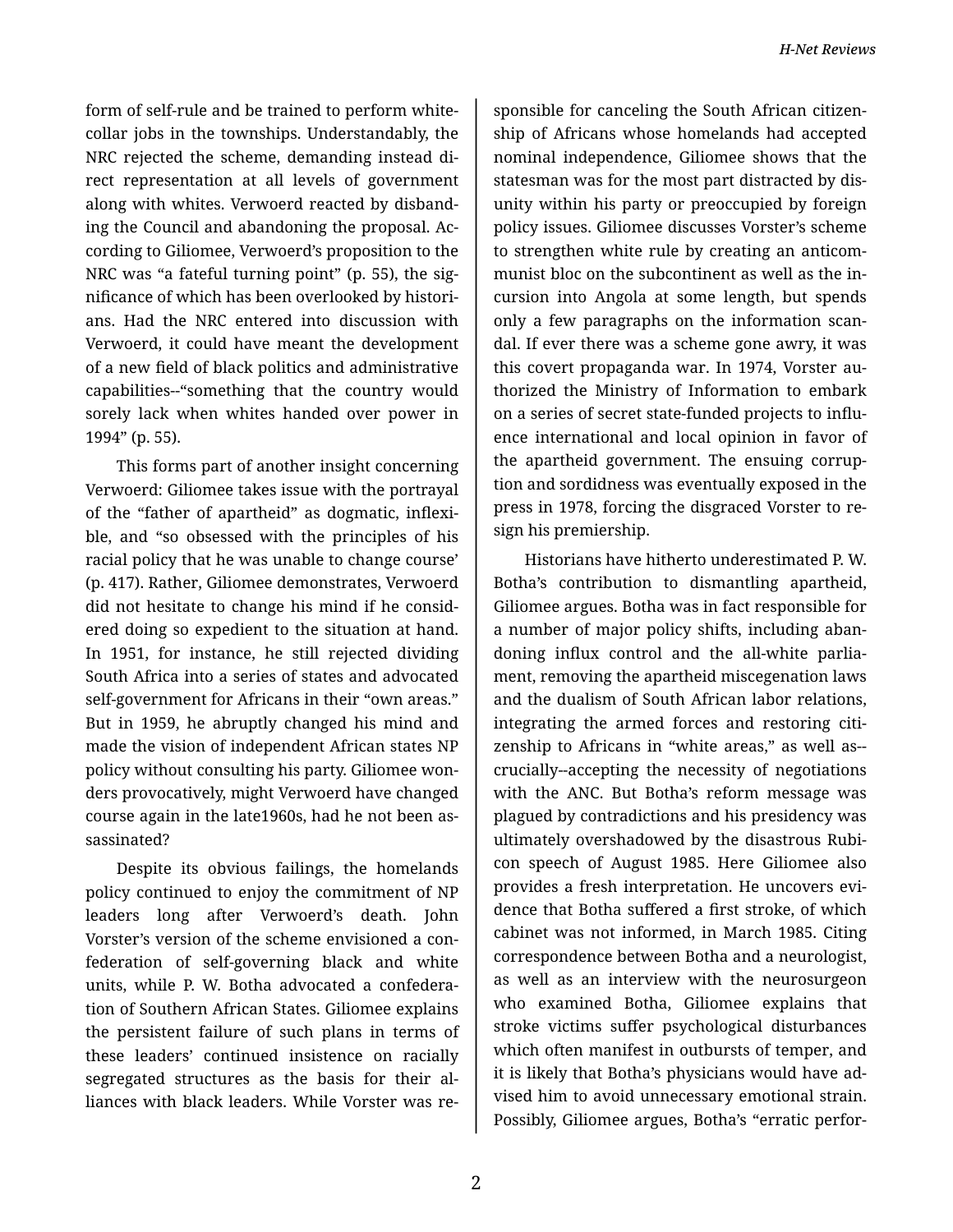mance in the second half of his term may well have been due to his medical condition" (p. 179). Giliomee then takes this informed speculation fur‐ ther, applying it to the crucial meeting of the ex‐ tended cabinet which precipitated Botha's fateful speech in August that year. What exactly hap‐ pened at the meeting is still shrouded in mystery, but it is known that Botha kept quiet throughout the discussion on reform initiatives. His silence was wrongly interpreted as agreement--a disas‐ trous assumption which resulted in a communica‐ tions catastrophe. Giliomee speculates that Botha may have been keeping quiet on doctor's orders, but subsequently became furious at press specu‐ lation about his speech. He lashed out, eager to reestablish his authority, and made a speech which fell far short of international expectations.

Only one chapter is dedicated to the leader‐ ship of Frederik Van Zyl Slabbert. Although this academic-turned-politician (a path similar to the one taken by Verwoerd) was certainly an impor‐ tant critical voice throughout this period, it is de‐ batable whether he should be placed alongside this line-up of Afrikaner leaders, and Giliomee's inclusion of him at times seems forced. Giliomee argues that Slabbert's role in ending apartheid has been seriously underestimated. He was one of the first Afrikaner intellectuals to unambiguously reject apartheid. A passionate and gifted debater, Slabbert used his time in parliament for the Pro‐ gressive Party (later the Progressive Federal Party, which he led until 1986) to expose the illegitimacy of the NP's apartheid policies. Later, after leaving politics and founding the Institute for a Democrat‐ ic Alternative in South Africa (Idasa), he was in‐ strumental in facilitating discussions between Afrikaners and the ANC in exile, and in making the prospect of negotiation acceptable to the South African public. But "in his non-racial ideal‐ ism," Giliomee argues, "Slabbert overlooked the ANC's exclusive nature" and put too much faith in the organization (p. 239). He was deeply disap‐ pointed when, once it had assumed power, the ANC gave no recognition to the talks he had initi‐

ated and did not involve him in building the non‐ racial liberal democracy for which he believed it stood. In 2002, it censored the recommendations of a commission he headed on reforming the elec‐ toral system to improve accountability. Slabbert was left completely disillusioned.

Finally, Giliomee suggests a new interpreta‐ tion of F. W. de Klerk as the Afrikaner leader who had the courage to begin formal negotiations with the ANC, but who ultimately misunderstood and underestimated the organization. De Klerk's government failed to investigate and formulate its position on key issues such as federalism and mi‐ nority protection, and as a result, its negotiators often had no clear vision going into talks. Giliomee unpacks the process in which the NP lost the dominant position it held at the beginning of the negotiations process, and plots its retreat from initial power-sharing demands to eventually ac‐ cepting a constitutional state with simple majority rule. De Klerk also made the fatal mistake of set‐ ting a date for elections before an interim consti‐ tution was completed and, desperate to reach a settlement, did not pay sufficient attention to crucial issues such as the transformation of the civil service, amnesty for the security forces, or the ap‐ pointment of constitutional court judges. Ulti‐ mately, the settlement fell well short of white vot‐ ers' expectations and the NP was sidelined in the Government of National Unity.

Giliomee manages to explain this complex and contested past in sober yet engaging prose. A master of synthesis, he draws together unpub‐ lished scholarship, archival sources, and original interview material in addition to insights from de‐ finitive works on apartheid and the transition. Building on this meticulous research, Giliomee does not hesitate to challenge established inter‐ pretations. He puts forward a much more nuanced picture of this period and its personalities, adding not only detail but explanation by pointing to the role of individuals and the contingency of historical developments. The book in no way re‐

3